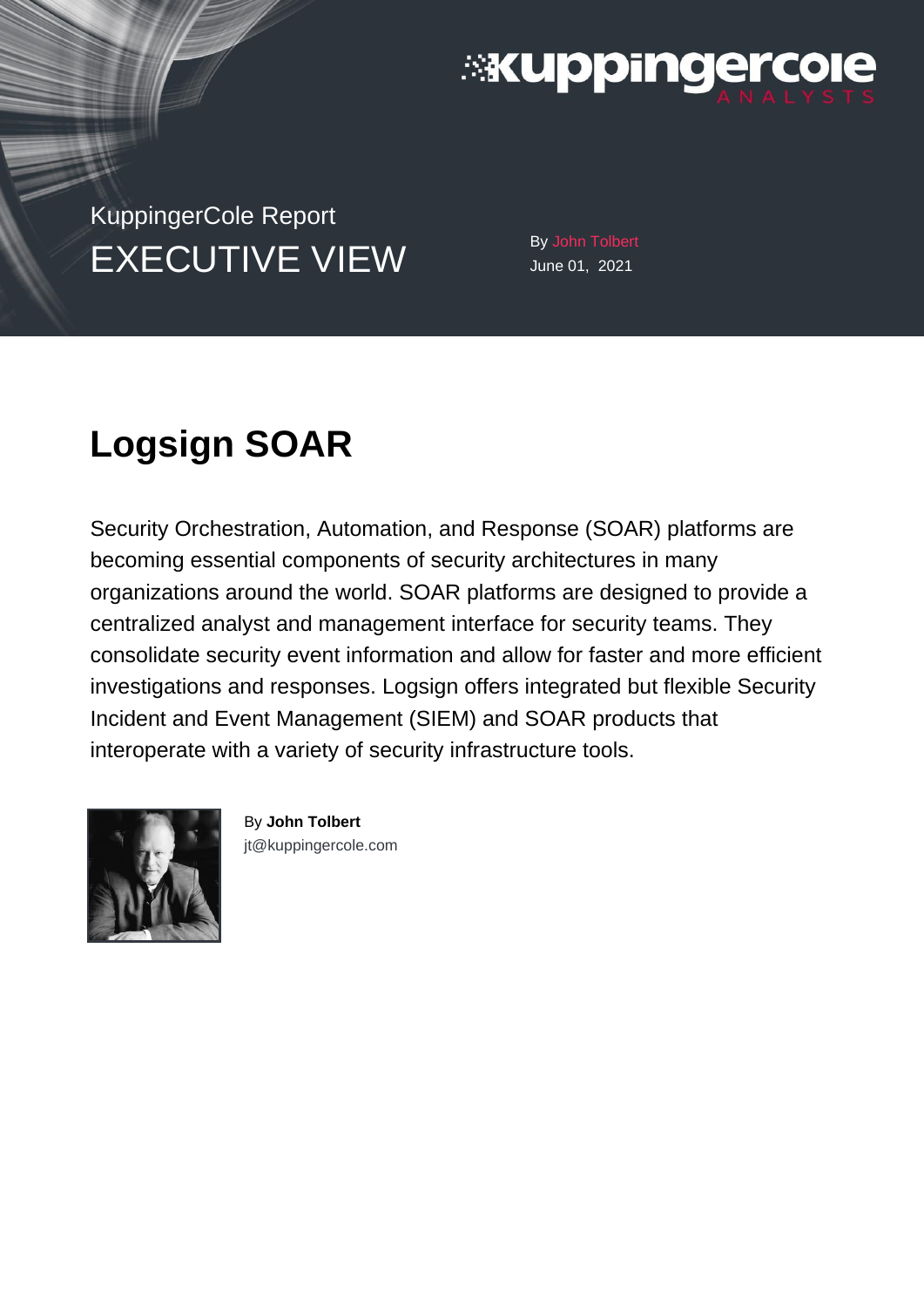

### **Content**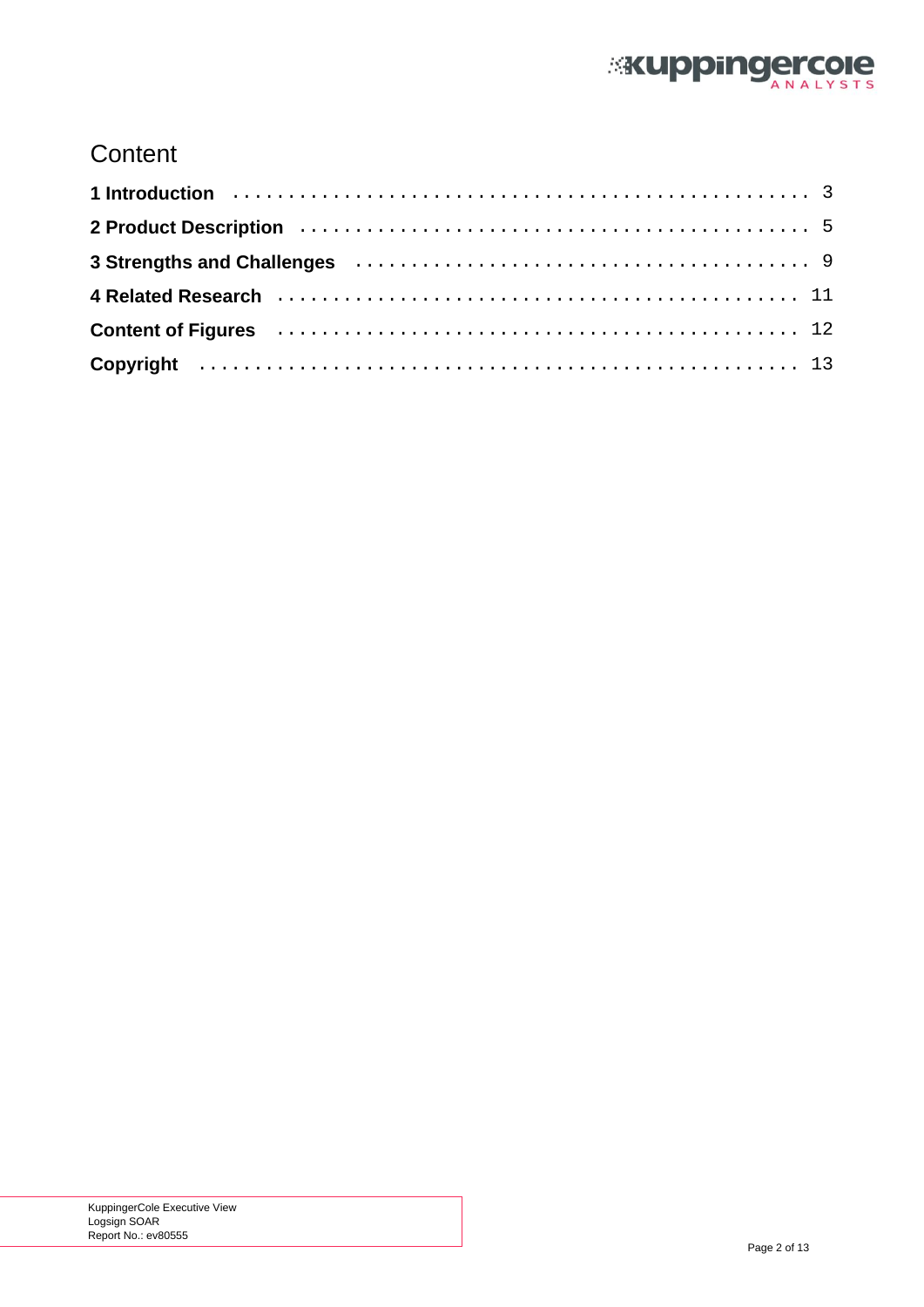

### <span id="page-2-0"></span>1 Introduction

As the number and sophistication of cyberattacks have continued to increase over the years, some vendors realized that the traditional approaches and tools of cybersecurity likewise have failed to keep up. Many security-conscious organizations can find themselves administering over 50 different and disjointed security tools. Security Information and Event Management (SIEM) products were once hailed as the ultimate solution for managing security operations. In many organizations, they still form the foundation of modern Security Operations Centers (SOCs).

Parallel to SIEM solutions, a class of incident investigation and response platforms has emerged focusing on creating more streamlined and automated workflows for dealing with security incidents. SOAR products are the latest iteration of this evolution. Driven by the growing demand to implement centralized, automated control over incident analysis and response workflows across disparate security solutions, vendors are expanding their existing security intelligence, security orchestration, or incident response platforms to combine the key capabilities across all three of these market segments. Complementing or directly integrating with SIEMs, SOAR platforms aim to become the foundation of contemporary SOCs.

SOAR solutions can help organizations reduce the Mean Time to Detect (MTTD) and Mean Time to Resolve (MTTR) security incidents. Research from multiple sources indicates that MTTD can be in the neighborhood of six months or more, a fact borne out by the recent SolarWinds incident. Likewise, MTTR can take two months or more, depending on the severity of a given incident. Orchestration and automation of responses is key to reducing these KPIs and damage resulting from security incidents.

SOAR systems generally have OOTB connectors (software configurations and code in the form of packaged API calls) to facilitate data layer integration from SIEMs and other upstream sources. These connectors, sometimes called "integrations" by vendors, also allow SOAR console users to operate and/or administer the other security tools in the architecture, to the degree permitted by exposed APIs.

The orchestration aspect of SOAR involves not only the collection of telemetry from these different sources, but also initiating a workflow, opening cases and tickets where appropriate, and correlation and enrichment of event information. Enrichment of event data can be facilitated by SOAR systems by the automatic collection of additional forensic evidence on-site, such as outputs of EPP scans, obtaining non-standard log files, memory dumps, etc. Some vendor solutions can kick off automated threat hunts (looking for IOCs across multiple nodes in an environment) and add the results to a preliminary investigation. SOAR solutions should also be able to generate queries to Cyber Threat Intelligence (CTI) sources based on suspicious items and patterns observed from upstream telemetry. Some vendors have extensive threat intelligence capabilities that are utilized by their SOAR solutions. Examples of threat intelligence content include IOCs, compromised credential intelligence, device intelligence, and domain/file/IP/URL reputation information. Some SOARs incorporate Machine Learning (ML) detection models as a means to reduce false positives and provide more actionable intelligence to analysts and admins. Ideally, SOAR solutions will accomplish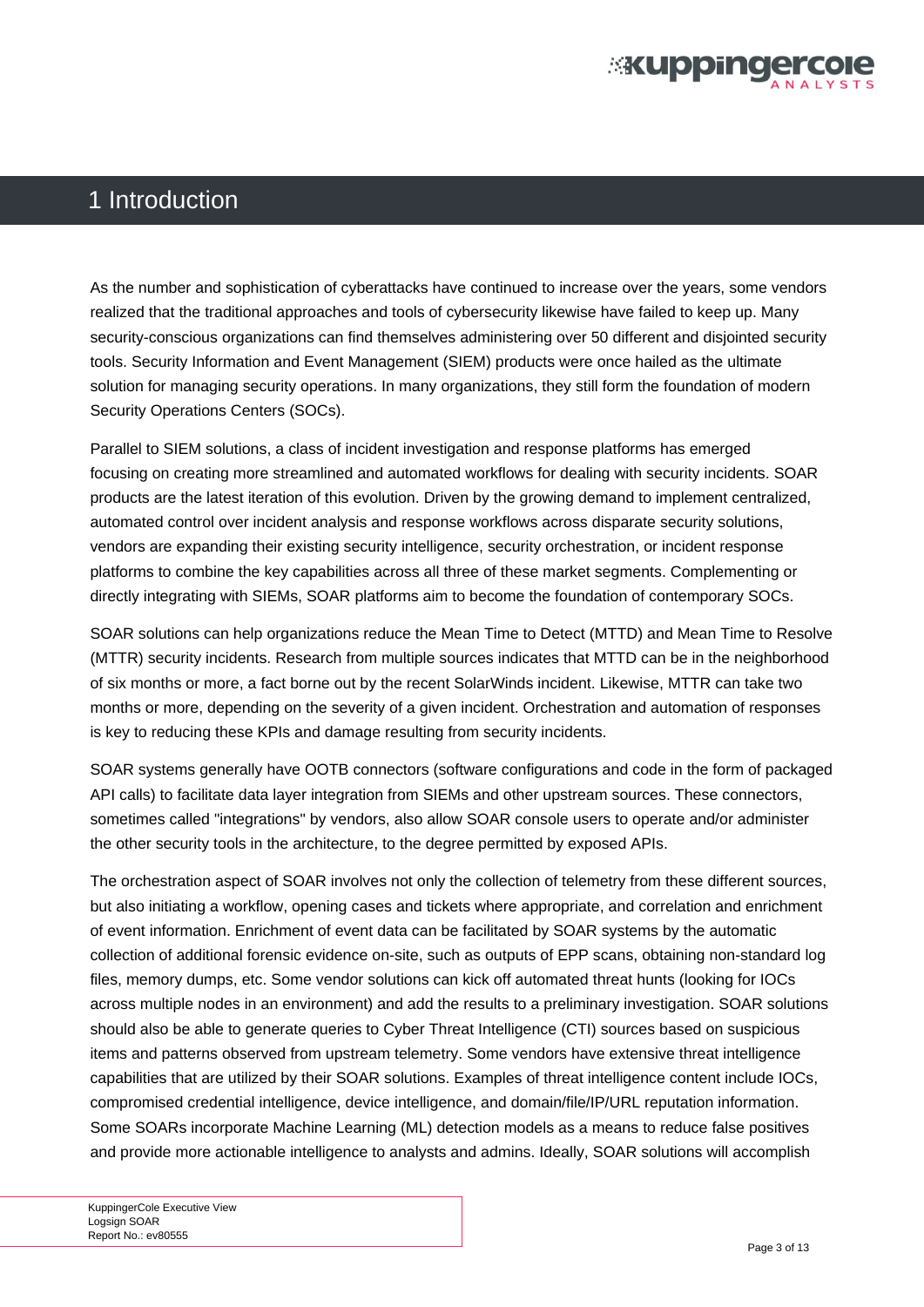

many of these listed actions automatically prior to or while alerting a human analyst.

When an analyst is alerted and assigned a case, all pertinent information related to the event should be constructed and presented by the SOAR platform to the analysts for their investigation. The SOAR platform should package information coherently, with descriptions and recommendations for actions.

Most SOAR vendors adhere to the paradigm of a playbook. Playbooks typically address common security scenarios and can be triggered either by manual analyst action or automatically if allowed by policy and supported by the vendor. Examples of security events that may trigger playbooks are phishing, malware, ransomware, failed login attempts, excessive or abnormal use of privileged credentials, prohibited communication attempts, attempts to access unauthorized resources, file copying or moving, attempts to transfer data using unauthorized webmail providers, attempts to transfer data to blocked IPs or URLs, unusual process launches, unusual application to network port activities, unusual network communication patterns, and so on. SOAR platforms often support dozens to hundreds of playbook scenarios and offer hundreds to thousands of possible incident investigation and response actions.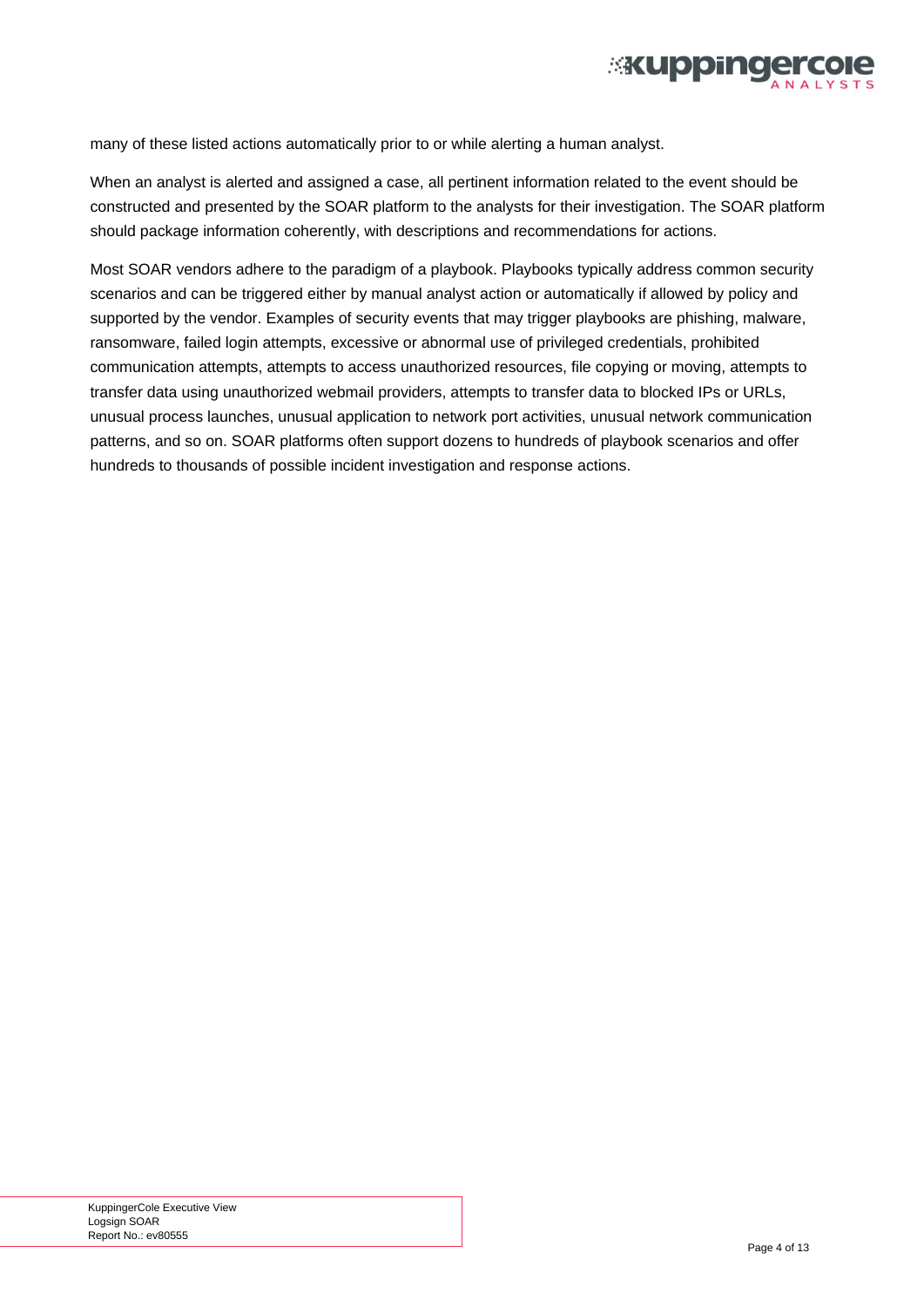

### <span id="page-4-0"></span>2 Product Description

Logsign was founded in 2010. Logsign has offices in the Netherlands, Turkey, and US. Logsign specializes in security data collection, intelligence, and management. Logsign SOAR is primarily an on-premises product, running on Ubuntu Linux. Containerized, cloud-ready versions are in development for GCP. Later in 2021 the company plans to launch SOAR as SaaS and will run in GCP at launch.

Logsign's SIEM product was launched in 2015. Logsign SOAR debuted in 2021. The solution is licensed by the number of incidents tracked per day and the number of utilized integrations, combined into monthly or annual packages.

Integrations are the key to success with SOAR. Logsign has roughly [300 integrations for IT management](https://www.logsign.com/integrations/) [and security products and services available](https://www.logsign.com/integrations/), with more in work. Subsets of available integrations per functional area will be described below.

Security Incident and Event Management (SIEM) systems are security architectural components that need to be in place before SOAR. SIEMs are centralized repositories of enterprise-wide event and security logs. Logsign offers a SIEM solution which can work with their SOAR product. However, customers are not required to use the Logsign SIEM. Logsign has connectors for Elasticsearch SIEM, IBM QRadar, McAfee, Micro Focus ArcSight, Microsoft Azure Sentinel, Splunk, and SumoLogic.

Logsign considers their Personal Workbench analyst console to be their prime differentiator in the SOAR market. Whereas other SOAR products have main interfaces that are high level dashboards for SOC management, Personal Workbench is designed with typical security analyst and incident investigator workflows in mind. Personal Workbench opens with team goals and prioritized task lists for each analyst. Analysts can drill down from the task list into incident and event details. Logsign's case management facilitates collaboration and allows analysts to invite others to work on tickets together, or to hit the emergency button to get an entire team focused on a major incident. The lower section of Personal Workbench shows playbook actions available and execution status.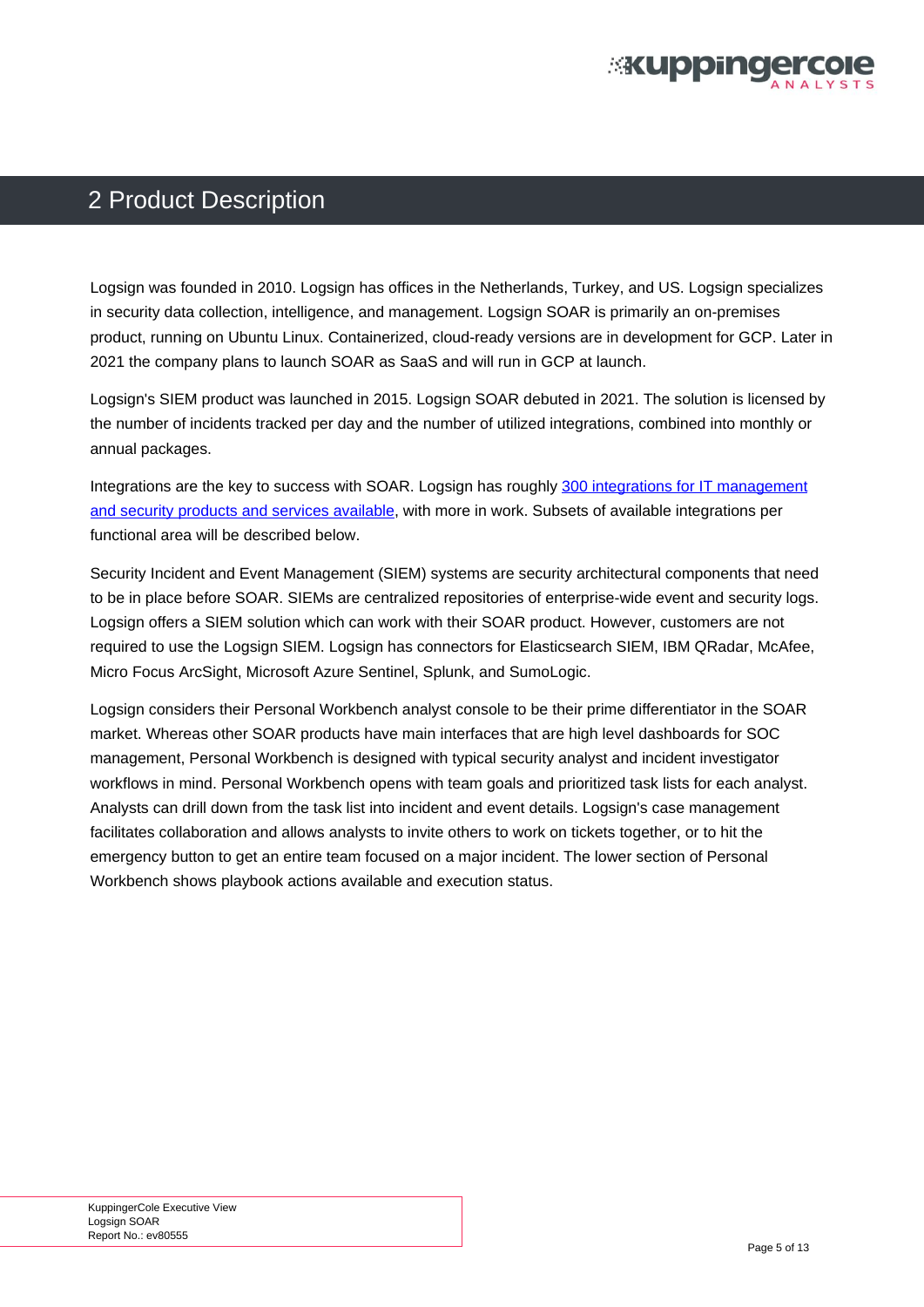

<span id="page-5-0"></span>

| Q<br>Search<br>Logsign                                                                                                                     | + New Case                         | $\equiv$<br>Administrator                                                                                                                                                                                                                                                                            |
|--------------------------------------------------------------------------------------------------------------------------------------------|------------------------------------|------------------------------------------------------------------------------------------------------------------------------------------------------------------------------------------------------------------------------------------------------------------------------------------------------|
| <b>GOAL</b>                                                                                                                                | 白 2 days ago                       | Announcement<br>Activity                                                                                                                                                                                                                                                                             |
| Must Block productoslaesperanza.co/cage.php from security devices<br>Prod_SIEM - productoslaesperanza.co - Malicious URL Activity Detected | Skip Task<br>Start                 | Prod_SIEM - productoslaesperanza.co - Malicious URL Activity Detected<br>Post Created 2 days ago<br>productoslaesperanza.co/cage.php was investigated and its risk score was higher than specified<br>threshold value and it must be blocked from security devices. 35.221. Was investigated and it. |
| $\Box$ Unread $\overline{79}$ (D) Decisions $\equiv$ Tasks<br><b>C</b> Latest<br><b>四</b> Cases                                            |                                    | Prod_SIEM - productoslaesperanza.co - Malicious URL Activity Detected<br>Task Created 2 days ago<br>Must Block 35.221. from security devices                                                                                                                                                         |
| Prod_SIEM - productoslaesperanza.co - Malicious URL Activity Detected<br>Prod_SIEM - 111.198. IIII 398 - C2 Communication Detected         | <b>SECURITY</b><br><b>SECURITY</b> | Prod_SIEM - productoslaesperanza.co - Malicious URL Activity Detected<br>Task Completed 2 days ago                                                                                                                                                                                                   |
| Prod_SIEM - 129.129. WIE - SNMP DDoS Attack Detected                                                                                       | <b>SECURITY</b>                    | Analyze 35.221.1 With AbuselPDB<br>Prod_SIEM - productoslaesperanza.co - Malicious URL Activity Detected                                                                                                                                                                                             |
| Prod_SIEM - 8.8 8 - SNMP DDoS Attack Detected okantest                                                                                     | <b>SECURITY</b>                    | Task Created 2 days ago<br>Analyze 35.221. with AbuselPDB                                                                                                                                                                                                                                            |
| Prod_SIEM - 129.129. I III - SNMP DDoS Attack Detected okantest                                                                            | SECURITY                           | Prod_SIEM - productoslaesperanza.co - Malicious URL Activity Detected                                                                                                                                                                                                                                |
| Prod_SIEM - 129.129.129 129 - Logon Attempt Detected to Honeypot Server okantest                                                           | SECURITY                           | New Contributor 2 degs ago<br>oined to project                                                                                                                                                                                                                                                       |
| Prod_SIEM - 129. 129. 129. 129 - Mimikatz Golden Ticket Activity Detected                                                                  | <b>SECURITY</b>                    | Prod_SIEM - productoslaesperanza.co - Malicious URL Activity Detected                                                                                                                                                                                                                                |
| Prior Prod_SIEM - 159.89. Button - Botnet Attack Detected<br>Prod_SIEM - aavizh.ir - Malware URL Detected by Threat Intelligence Source    | <b>SECURITY</b><br><b>SECURITY</b> | Task Completed 2 days ago<br>Analyze 35.221 177 18 with Metadefender                                                                                                                                                                                                                                 |
| Prod_SIEM - pracapolska.xyz - Malicious2 Domain Detected                                                                                   | <b>SECURITY</b>                    | Prod_SIEM - productoslaesperanza.co - Malicious URL Activity Detected<br>Task Created 2 days ago                                                                                                                                                                                                     |

Figure 1: Logsign SOAR Personal Workbench (used with permission)

For Logsign SOAR, playbooks are enacted by "bots", including separate bots for investigations, analysis tasks, response, and remediation actions. This allows Logsign playbooks to process multiple activity streams in parallel rather than only sequentially.

Security tickets can be managed completely within Logsign SOAR, from creation to disposition. It can interoperate with ITSM and ticketing systems, such as Atlassian Jira, ManageEngine Service Desk, ServiceNow, and ZenDesk. Integrations may allow Logsign to be authoritative over security events, or customers may choose to use an external ITSM as authoritative.

Logsign offers a curated CTI service separately. Logsign SOAR can also ingest feeds from Abuse IPDB, Alienware, Anomali, Cisco Talos, Domain Tools, IBM X-Force, MISP, Metadefender, Palo Alto AutoFocus, Shodan, and Virus Total. Suspicious code samples can be dispatched to malware analysis sandbox services such as Cisco AMP/ThreatGrid, Cuckoo, Hybrid Analysis, Intezer, Joe Sandbox, Lastline, and Palo Alto Wildfire.

Logsign SOAR comes with more than 300 playbook actions available. Many are designed to increase efficiency in the early phases of investigations: triage, collecting event information, executing queries and gathering fresh threat intelligence. Pertinent case information and relevant threat intelligence are delivered to analysts. Analysts can follow up with directed queries against other connected systems, most often SIEMs and security data repositories. Complex actions can be performed by Logsign bots and carried out in connected downstream systems such as EDR/NDR/XDR, firewalls, web/email gateways, IAM infrastructure, and VPNs. The exact capabilities that can be initiated by Logsign SOAR are determined by which integrations are available and what is exposed and permitted via the downstream products' APIs. Examples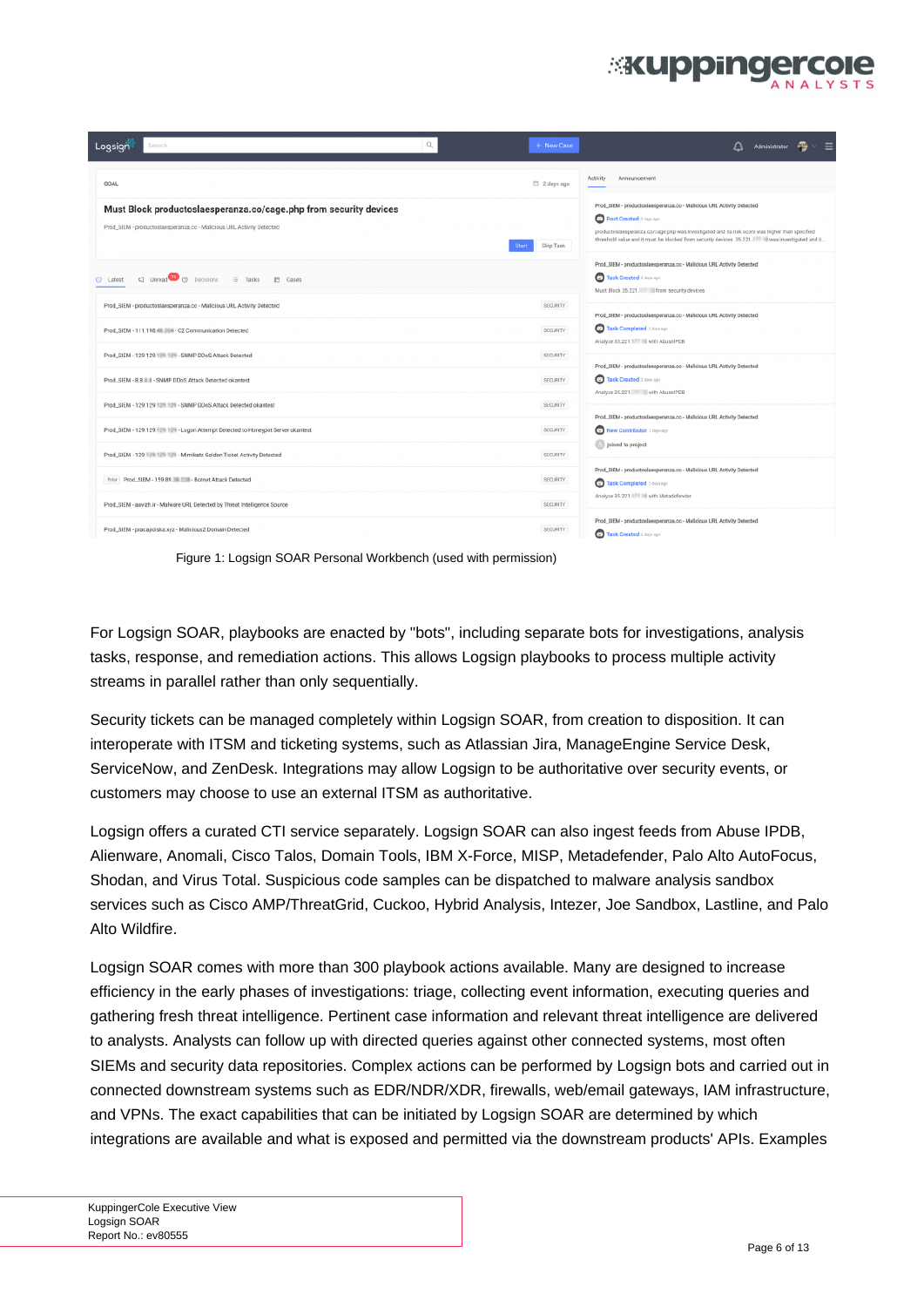

<span id="page-6-0"></span>for each category are listed below.

Logsign features a visual playbook editor with an intuitive flow chart style format with some drag-and-drop components.



Figure 2: Logsign SOAR Visual Playbook Editor (used with permission)

For EPDR, Logsign has connectors for Blackberry Cylance, Cynet 360, FireEye, Kaspersky, Malwarebytes, McAfee, Palo Alto Traps, Sophos, Symantec, and TrendMicro. Logsign SOAR also integrates with DLP products by CA Technologies DataMinder, Code Green (Digital Guardian), Forcepoint, GTB Technologies, Ivanti, McAfee, Symantec, and TrendMicro. Response actions may include start scan, quarantine file, send file to sandbox, terminate process, and others, depending on what the individual integrations allow.

At the network layer, Logsign SOAR can work with Barracuda, Checkpoint, Cisco, Fortinet, Palo Alto, and WatchGuard firewalls; Cisco, Corero, and Extreme Networks IDS/IPS; Cisco, Extreme Networks, F5 BigIP, Fluke Networks, Gigamon, HP, and Juniper network traffic devices. Examples of actions include terminate network sessions and block IP addresses or ranges, depending on what each integration permits.

Logsign SOAR has integrations with web proxy and gateway systems, including Symantec (former Bluecoat), Cisco IronPort web security appliance, Citrix, EdgeWave, F5 BigIP, ForcePoint, McAfee, Sophos, Squid, and TrendMicro. Similar to network security products, example actions may include terminating web sessions and blocking IPs or URLs on the web proxy or gateway, depending on what is available in the downstream systems.

KuppingerCole Executive View Logsign SOAR Report No.: ev80555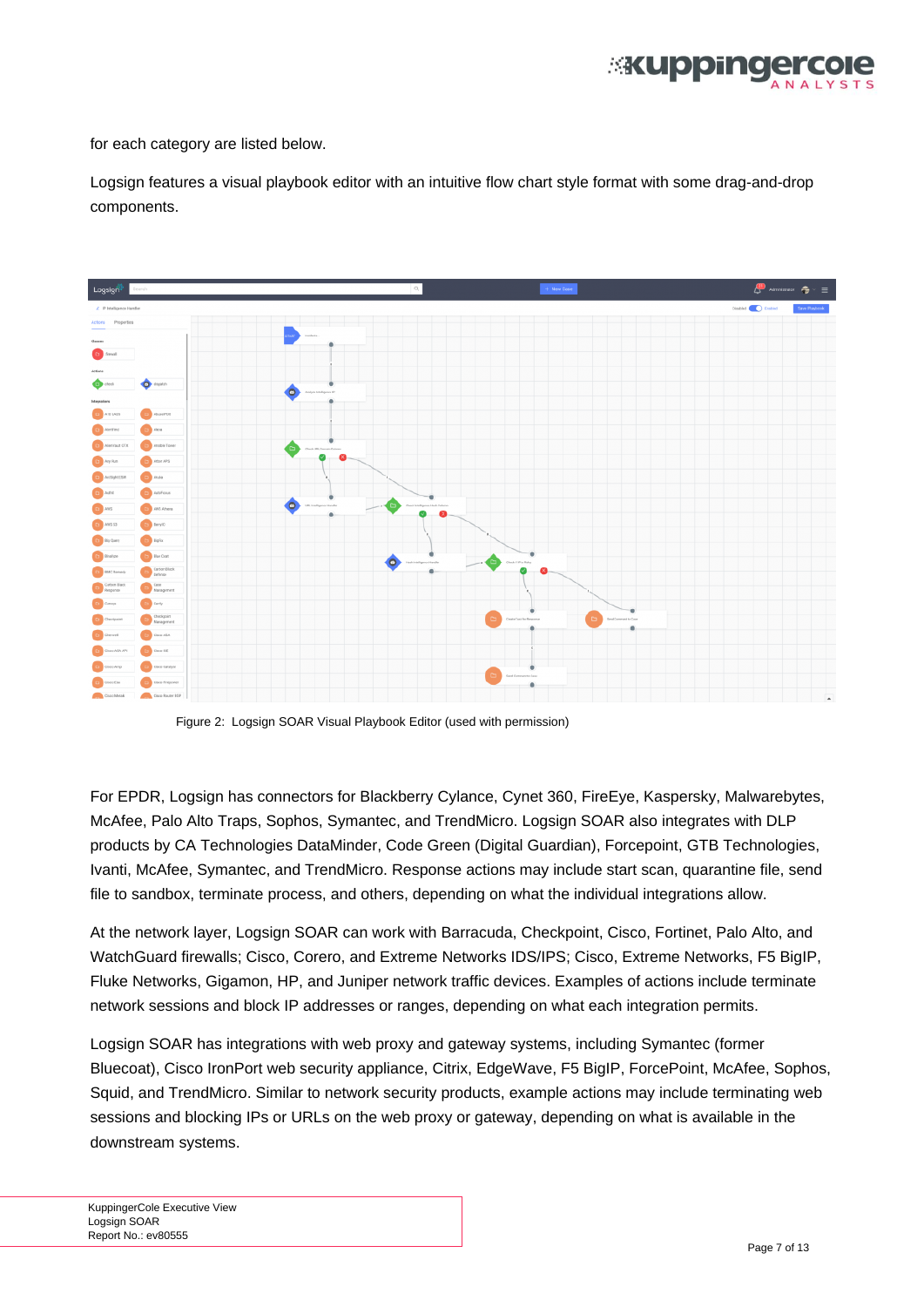

For vulnerability management, Logsign SOAR has connectors for Qualys, Rapid7, and Tenable. API integration enables regular information exchange and queries during investigations.

The final major category for integration is Identity and Access Management (IAM). Logsign offers some connectivity to Microsoft Azure AD, Cisco's Duo authentication platform, and Okta. For IAM to SOAR use cases, typical actions may include get user info, suspend potentially compromised user accounts, and force step-up authentication.

Two primary analyst duties are running investigations and threat hunts. Investigations can be aided by bots for parallel execution. Threat hunts can involve queries of attached SIEMs and other security tools. Both activities can begin within Logsign's Personal Workbench, which has starting points for incidents and case management. Logsign's case management capabilities encourage analysts to annotate tickets, collaborate more within their teams, and delegate tasks when necessary. The Logsign SOAR console features standard incident tracking dashboards and reports detailing MTTD and MTTR, as well as other metrics. Logsign also presents analysts with a built-in knowledge base that can be updated and extended by customers as needed. The Knowledge Base can help new team members ramp up and become more effective quickly.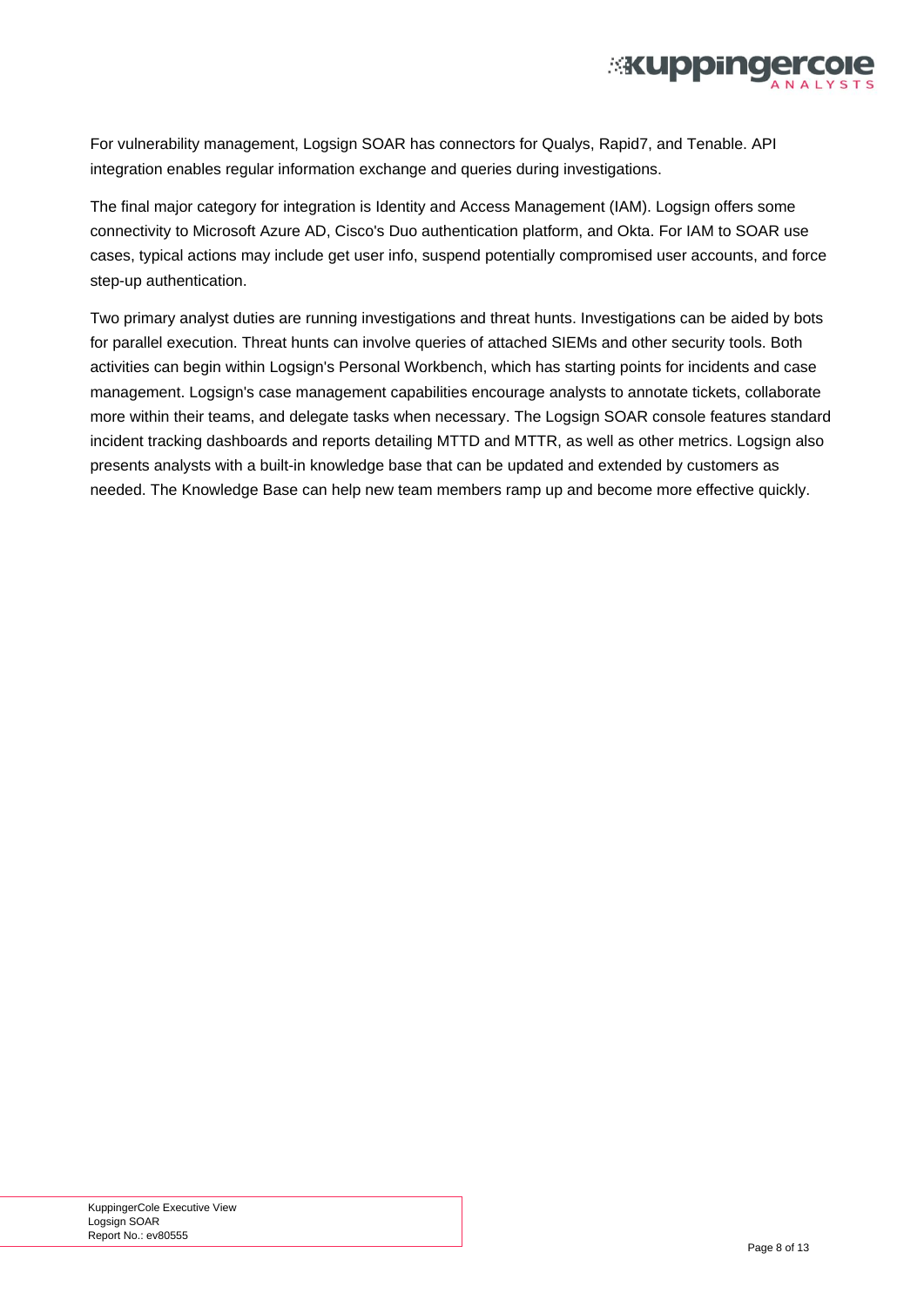

### <span id="page-8-0"></span>3 Strengths and Challenges

SOAR solutions are growing in popularity among not only large enterprises but also at the upper end of the SMB market. Moreover, Managed Security Service Providers and SOC-as-a-Service providers are realizing the value that SOAR solutions have for handling security operations on behalf of many customers. The single console for incident management and analyst investigations is the way forward in the modern SOC, whether managed in-house or by service providers. Given that attackers are orchestrating and automating their malicious activities, the only way for businesses, non-profits, and government agencies to have success in security is by using automation as well.

Logsign is a new product in the SOAR space, built with the influence of Logsign's SIEM customers to handle the orchestration and automation needs in their SOCs. Logsign's Personal Workbench focuses on improving efficiency of security analysts by presenting the most important items for their daily consideration in priority order. Multiple workflows can be initiated directly from the well-designed interface.

Logsign SOAR does not require and is not limited to working with their own SIEM, a number of SIEM connectors for 3rd-party products are available as well.

Integrations are the foundation for SOAR platforms. In order to be effective in a given environment, SOAR tools must integrate at the API level with SIEMs, EPDR, NDR, XDR, web and email gateways, vulnerability management, and other security systems. More support for IaaS, PaaS, and SaaS is needed. Logsign has a good mix of common security integrations available at launch and will be adding more to their marketplace. The more integrations with other security tools that are possible, the more likely it is that a vendor will grow.

Security professionals prefer orchestration, automation, and policy creation tools that have flow chart style interfaces over other methods. Flow charts are generally intuitive to follow and modify, resulting in fewer errors and better coverage in the case of SOAR. Logsign's visual playbook editor is easy to follow and tweak as needed.

Logsign SOAR is a new entrant in the market by a smaller company, but they are planning for expansion, especially in the EMEA region. Strong authentication and/or multi-factor authentication to the console by admins and analysts is not yet available but is on the roadmap.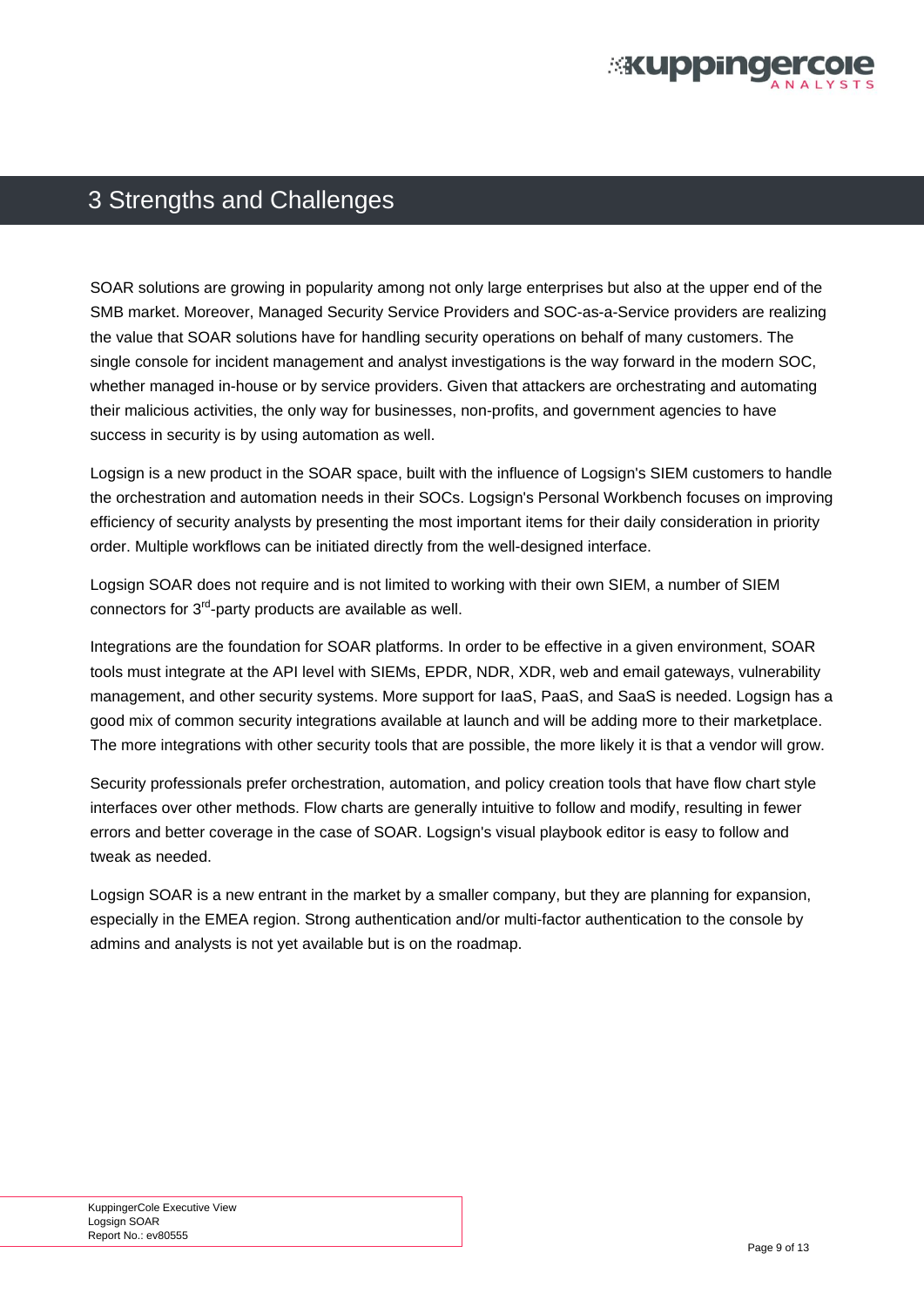

#### **Strengths**

- Personal workbench approach focuses on facilitating analyst productivity
- Logsign platform promotes collaboration among analysts across shifts and SOCs
- Visual playbook editor in flow chart style
- Automation achieved via bot paradigm to enable investigation and response actions in parallel
- Can work in conjunction with Logsign SIEM as well as other SIEM solutions
- Logsign dashboard shows MTTD and MTTR metrics for business value
- Logsign offers CTI service and can pull in other sources at customer request

#### **Challenges**

- Needs additional integrations for other security and IAM systems
- Needs integrations for IaaS and PaaS instances
- Smaller vendor with relatively new product in the field
- Security certifications will be beneficial when SaaS is launched
- Strong authentication and federation not present but planned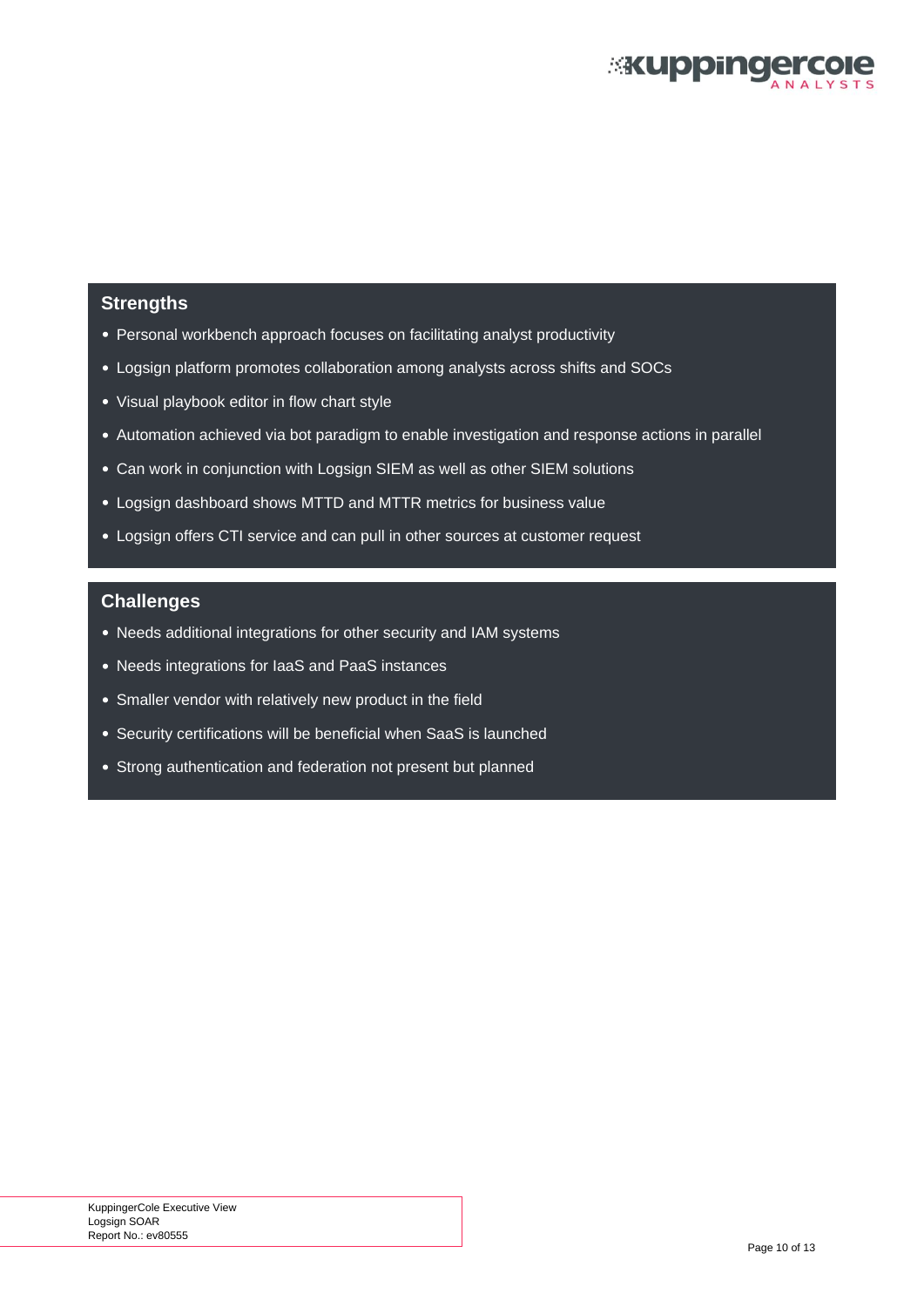

### <span id="page-10-0"></span>4 Related Research

[SOAR Buyer's Compass](https://plus.kuppingercole.com/article/bc80756/buyer-s-compass-soar/) [Leadership Compass on Security Orchestration Automation and Response](https://plus.kuppingercole.com/article/lc80016/security-orchestration-automation-and-response-soar/)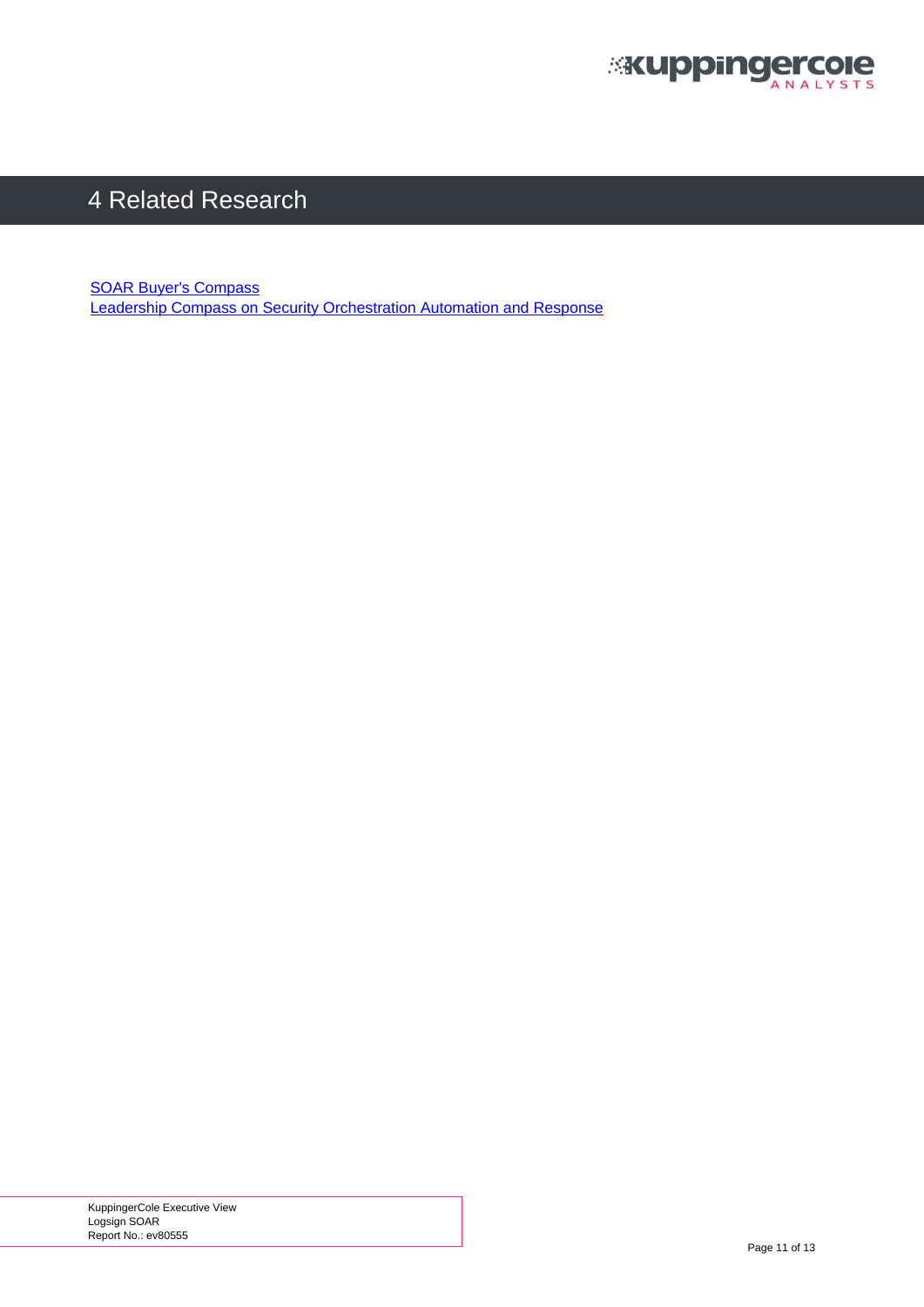

## <span id="page-11-0"></span>Content of Figures

[Figure 1: Logsign SOAR Personal Workbench \(used with permission\)](#page-5-0)

[Figure 2: Logsign SOAR Visual Playbook Editor \(used with permission\)](#page-6-0)